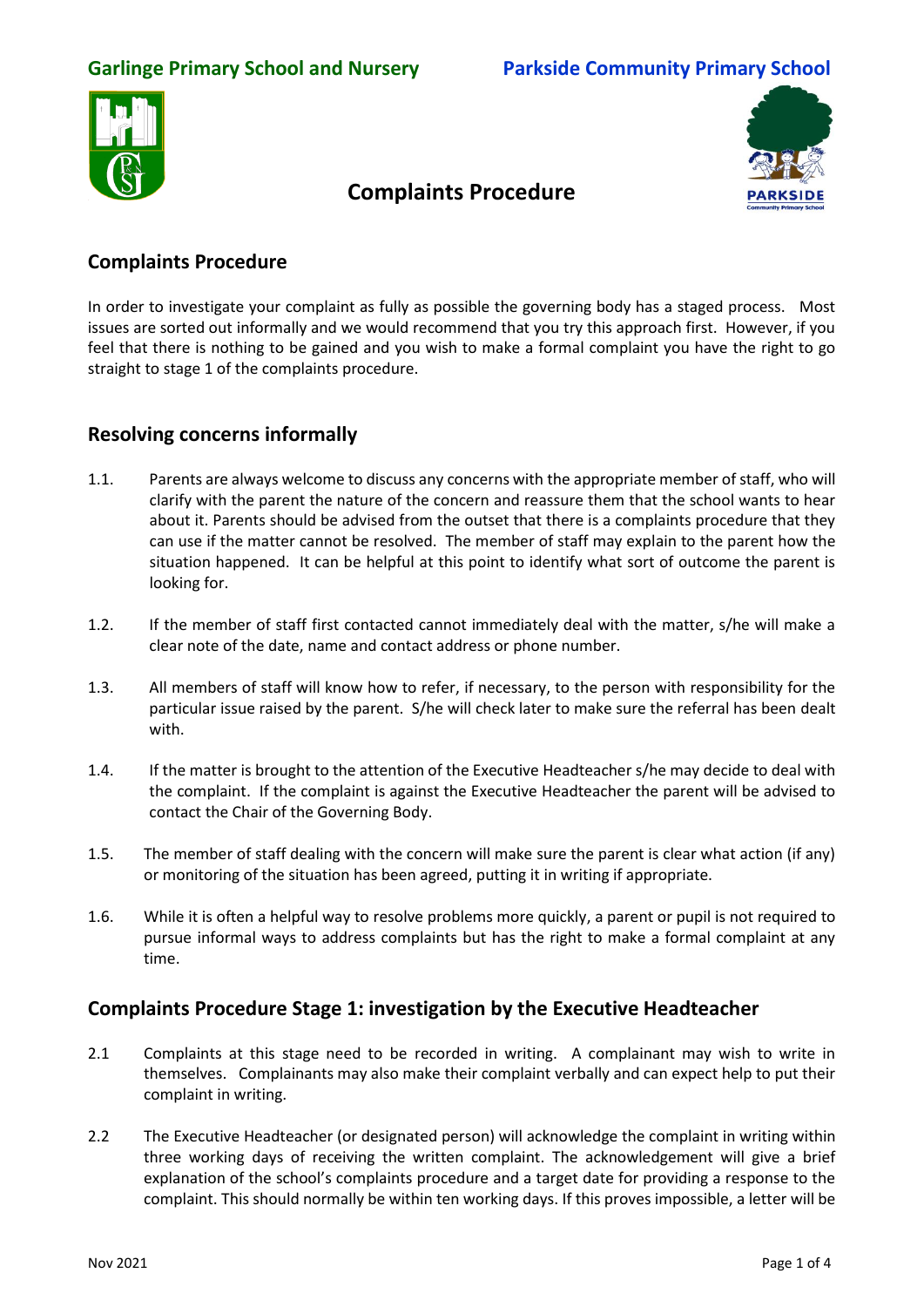sent explaining the reason for the delay and giving a revised target date. This will be within a maximum of 20 working days unless it is a particularly complex issue.

- 2.2 The Executive Headteacher will provide an opportunity for the complainant to meet them to supplement any information provided previously or to record the complaint in writing if it has been made verbally. It will be made clear to the complainant that if s/he wishes s/he might be accompanied to any meeting by a friend, relative, representative or advocate who can speak on his/her behalf or to provide support.
- 2.3 If necessary the Executive Headteacher will interview other parties and take statements from those involved. If the complaint centres on a pupil, the pupil should also be interviewed unless this is judged not to be in the interests of the pupil's welfare. Pupils should normally be interviewed with parents/guardians present, but if this would seriously delay the investigation of a serious/urgent complaint or if the pupil has specifically said that s/he would prefer that parents/guardians were not involved, another member of staff with whom the pupil feels comfortable should be present. If a member of staff is complained against, they must have the opportunity to present their case.
- 2.4 The Executive Headteacher will keep written records of meetings, telephone conversations and other documentation.
- 2.5 Once all the relevant facts have been established as far as possible, the Executive Headteacher will then produce a written response to the complainant, including a full explanation of the decision and the reasons for it. Where appropriate, this will include what action the school will take to resolve the complaint. The complainant will be advised that should s/he wish to take the complaint further s/he should notify the Chair of Governors within 20 working days of receiving the letter.
- 2.6 If the complaint is against the Executive Headteacher, or if the Executive Headteacher has been closely involved in the issue, the Chair of the Governing Body will carry out all the Stage 1 procedures.

### **Stage 2: Review by the Governing Body**

- 3.1 The Chair of the Governing Body will write to the complainant to acknowledge receipt of the written request for the governing body to review the complaint. The acknowledgement will inform the complainant that three members of the school's governing body will hear the complaint within 20 working days of receiving the complaint. The letter will also explain that the complainant has the right to submit any further documents relevant to the complaint. These must be received in time for the documents to be sent to the three members.
- 3.2 A meeting of the Governors' Complaints Panel will be convened. No governors with prior involvement in the issues complained about will be included on the panel and it may be necessary to use reserves (previously agreed by the Governing Body) to ensure the Panel can meet within the set time. Governors should bear in mind the advantages of having a parent governor on the panel, and will also be sensitive to issues of race and gender. The Executive Headteacher will not sit on the Panel. An experienced governor will chair the panel meeting.
- 3.3.1 The Chair of the panel will ensure the Panel hears the complaint within twenty working days of receiving the letter. All relevant correspondence relating to the complaint will be given to each Panel member as soon as the composition of the panel is confirmed. If the correspondence is extensive, the Chair may prepare a thorough summary for sending to Panel members.
- 3.3.2 The Chair or clerk will write and inform the complainant, Executive Headteacher, any relevant witnesses and members of the Panel at least five working days in advance of the date, time and place of the meeting. The notification will also inform the complainant of his/her right to be accompanied
- 3.3.3 to the meeting by a friend/advocate/interpreter and explain how the meeting will be conducted and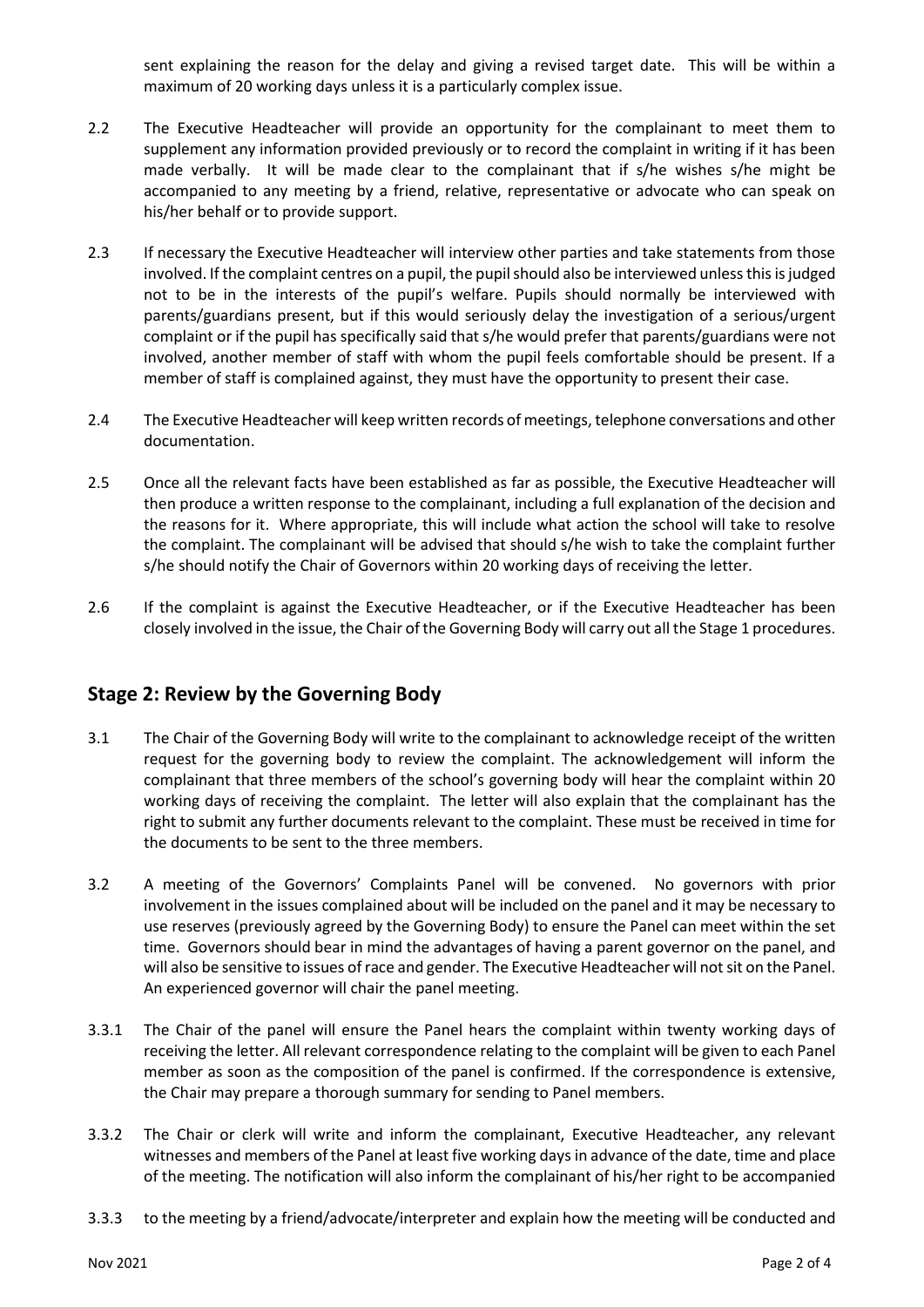- 3.3.4 The Executive Headteacher will be invited to attend the Panel meeting and will be asked to prepare a written report for the Panel in response to the complaint. All attendees including the complainant should receive a set of the relevant documents including the Executive Headteacher's report and the agenda, at least five working days prior to the meeting.
- 3.3.5 Submission of additional documents or requests for additional attendees will be at the discretion of the Chair of the panel.
- 3.7 At the panel hearing:
	- The complainant will have the opportunity to present their complaint.
	- The Executive Headteacher will explain the school's position.
	- Those present will have the opportunity to ask questions.
	- Panel members will have the opportunity to ask questions of the complainant and the Executive Headteacher.
	- The Executive Headteacher will be given the opportunity to make a final statement to the panel.
	- The complainant will be given the opportunity to make a final statement to the panel.
	- The chair will ask the complainant if he or she feels they have had a fair hearing.

The Chair of the Panel has responsibility to ensure that the meeting is properly minuted.

- 3.8 The Chair of the Panel will explain to the complainant and Executive Headteacher that the Panel will consider its decision and that a written decision will be sent to both parties within 15 working days. The complainant, Executive Headteacher, other members of staff and witnesses will then leave.
- 3.9 The Panel will then consider the complaint and all the evidence presented and
	- Agree a decision on the complaint;
	- Decide upon the appropriate action to be taken to resolve the complaint; and where appropriate, suggest recommended changes to the school's systems or procedures to ensure that problems of a similar nature do not recur.
- 3.10.1 A written statement clearly setting out the decision of the Panel must be sent to the complainant and Executive Headteacher. The letter to the complainant should also advise how to take the complaint further.
- 3.10.2 The school should ensure that a copy of all correspondence and notes are kept on file in the school's records. These records should be kept separately from the pupil's personal records.
- 3.10.3 If the complainant is not able to attend the meeting of the Complaints Panel, a further date should be arranged. However, if the complainant is once again unable to attend, the panel will continue to meet to discuss the paperwork they have received and will base their decision solely on the written information before them. A written statement setting out the decision will be sent to the complainant and the Executive Headteacher.